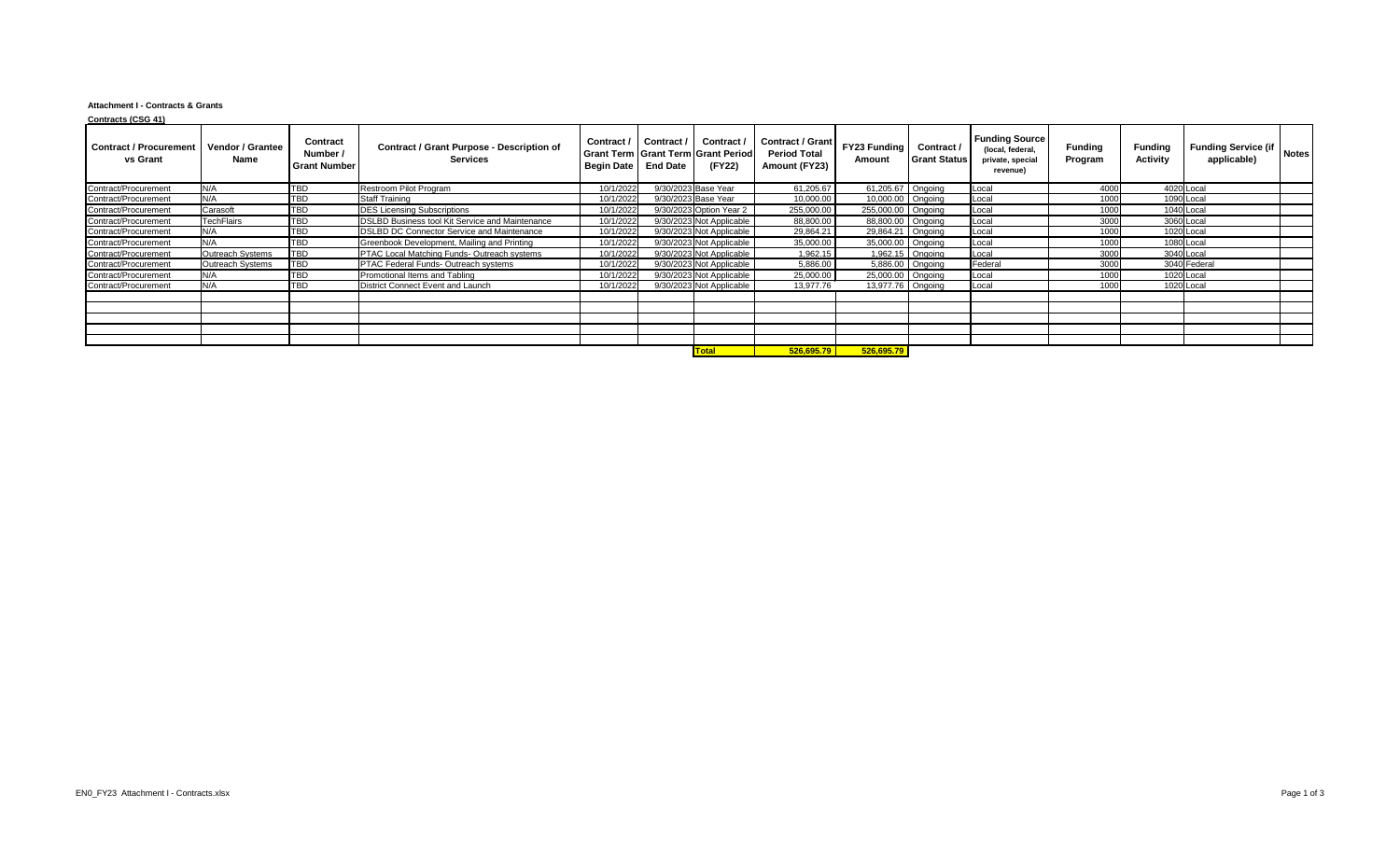## **Attachment I - Contracts & Grants Subsidies and Transfers (CSG 50)**

| <u>odbaldica dilu Transicia (000 30</u><br><b>Contract / Procurement</b><br>vs Grant | Vendor /<br><b>Grantee Name</b> | <b>Contract</b><br>Number /<br>Grant<br><b>Number</b> | <b>Contract / Grant Purpose - Description of Services</b>  | <b>Source</b>    | Competitive Contract Type (N/A Contract / '<br>for Grants) | Original<br><b>Grant</b><br><b>Amount</b> | Contract / Contract /<br><b>Grant Term Grant Term</b><br>Begin Date   End Date | Contract /<br><b>Grant</b><br>Period<br>(FY23) | <b>Contract / Grant</b><br><b>Period Total Amount</b><br>(FY23) | <b>FY23 Funding</b><br><b>Amount</b> | Contract / | <b>Funding</b><br>Source (local,<br>Grant Status federal, private,<br>special<br>revenue | <b>Funding</b><br>Program | <b>Funding</b><br><b>Activity</b> | <b>Funding</b><br>Service (if Notes<br>applicable) |  |
|--------------------------------------------------------------------------------------|---------------------------------|-------------------------------------------------------|------------------------------------------------------------|------------------|------------------------------------------------------------|-------------------------------------------|--------------------------------------------------------------------------------|------------------------------------------------|-----------------------------------------------------------------|--------------------------------------|------------|------------------------------------------------------------------------------------------|---------------------------|-----------------------------------|----------------------------------------------------|--|
| Grant                                                                                | N/A                             |                                                       | <b>ASPIRE Program Grant</b>                                | TBD              | <b>TBD</b>                                                 |                                           | 9/30/2022                                                                      | 10/1/2023 Base Year                            | 200,000.00                                                      | 200,000.00 Ongoing                   |            | Local                                                                                    | 3000                      | 3060 Local                        |                                                    |  |
| Grant                                                                                |                                 |                                                       | Main Streets Program Grant                                 | TBD              | <b>TBD</b>                                                 |                                           | 9/30/2022                                                                      | 10/1/2023 Base Year                            | 4,794,651.00                                                    | 4,794,651.00   Ongoing               |            | Loca                                                                                     | 4000                      | 4030 Local                        |                                                    |  |
| Grant                                                                                | N/A                             |                                                       | Clean Teams Grant Program                                  | TBD              | <b>TBD</b>                                                 |                                           | 9/30/2022                                                                      | 10/1/2023 Base Year                            | 6,461,446.32                                                    | 6,461,446.32 Ongoing                 |            | Loca                                                                                     | 4000                      | 4040 Local                        |                                                    |  |
| Grant                                                                                | N/A                             |                                                       | Access to Capital -Microloan/Loan Loss Reserve Grant Funds | TBD              | <b>TBD</b>                                                 |                                           | 9/30/2022                                                                      | 10/1/2023 Base Year                            | 169,111.00                                                      | 169,111.00 Ongoing                   |            | Loca                                                                                     | 3000                      | 3050 Local                        |                                                    |  |
|                                                                                      | N/A                             |                                                       | Sports Wagering-Capacity building and TA                   | $\overline{TBD}$ | TBD                                                        |                                           | 9/30/2022                                                                      | 10/1/2023 Base Year                            | 136,633.00                                                      | 136,633.00 Ongoing                   |            | Local                                                                                    | 3000                      | 3060 Local                        |                                                    |  |
|                                                                                      | N/A                             |                                                       | <b>Main Streets</b>                                        | <b>TBD</b>       | TBD                                                        |                                           | 9/30/2022                                                                      | 10/1/2023 Base Year                            | 66,949.00                                                       | 66,949.00   Ongoing                  |            | Local                                                                                    | 4000                      | 4030 Local                        |                                                    |  |
| Grant<br>Grant<br>Grant                                                              | N/A                             |                                                       | Takoma park Business Association                           | <b>TBD</b>       | <b>TBD</b>                                                 |                                           | 9/30/2022                                                                      | 10/1/2023 Base Year                            | 36,500.00                                                       | 36,500.00   Ongoing                  |            | Local                                                                                    | 4000                      | 4020 Local                        |                                                    |  |
| Grant                                                                                | N/A                             |                                                       | Recycle Bin program                                        | <b>TBD</b>       | <b>TBD</b>                                                 |                                           | 9/30/2022                                                                      | 10/1/2023 Base Year                            | 150,000.00                                                      | 150,000.00   Ongoing                 |            | Local                                                                                    | 3000                      | 3065 Local                        |                                                    |  |
| Grant                                                                                | N/A                             |                                                       | Medical Cannabis Business Enterprises                      | TBD              | <b>TBD</b>                                                 |                                           | 9/30/2022                                                                      | 10/1/2023 Base Year                            | 300,000.00                                                      | 300,000.00 Ongoing                   |            | Local                                                                                    | 3000                      | 3065 Local                        |                                                    |  |
| Grant                                                                                | N/A                             |                                                       | <b>Robust Retail Grant Support</b>                         | TBD              | <b>TBD</b>                                                 |                                           | 9/30/2022                                                                      | 10/1/2023 Base Year                            | 500,000.00                                                      | 500,000.00   Ongoing                 |            | Local                                                                                    | 3000                      | 3065 Local                        |                                                    |  |
| Grant                                                                                | N/A                             |                                                       | Ward 7 & 8 Dream Grants                                    | <b>TBD</b>       | TBD                                                        |                                           | 9/30/2022                                                                      | 10/1/2023 Base Year                            | 300,000.00                                                      | 300,000.00 Ongoing                   |            | Local                                                                                    | 3000                      | 3065 Local                        |                                                    |  |
| Grant                                                                                | N/A                             |                                                       | <b>ASPIRE Program Grant</b>                                | <b>TBD</b>       | <b>TBD</b>                                                 |                                           | 9/30/2022                                                                      | 10/1/2023 Base Year                            | 300,000.00                                                      | 300,000.00 Ongoing                   |            | Local                                                                                    | 3000                      | 3065 Local                        |                                                    |  |
|                                                                                      |                                 |                                                       |                                                            |                  |                                                            |                                           |                                                                                |                                                |                                                                 |                                      |            |                                                                                          |                           |                                   |                                                    |  |
|                                                                                      |                                 |                                                       |                                                            |                  |                                                            |                                           |                                                                                |                                                |                                                                 |                                      |            |                                                                                          |                           |                                   |                                                    |  |
|                                                                                      |                                 |                                                       |                                                            |                  |                                                            |                                           |                                                                                |                                                |                                                                 |                                      |            |                                                                                          |                           |                                   |                                                    |  |
|                                                                                      |                                 |                                                       |                                                            |                  |                                                            |                                           |                                                                                |                                                |                                                                 |                                      |            |                                                                                          |                           |                                   |                                                    |  |
|                                                                                      |                                 |                                                       |                                                            |                  |                                                            |                                           |                                                                                | <u> Total</u>                                  | 13,415,290.32                                                   | 13,415,290.32                        |            |                                                                                          |                           |                                   |                                                    |  |